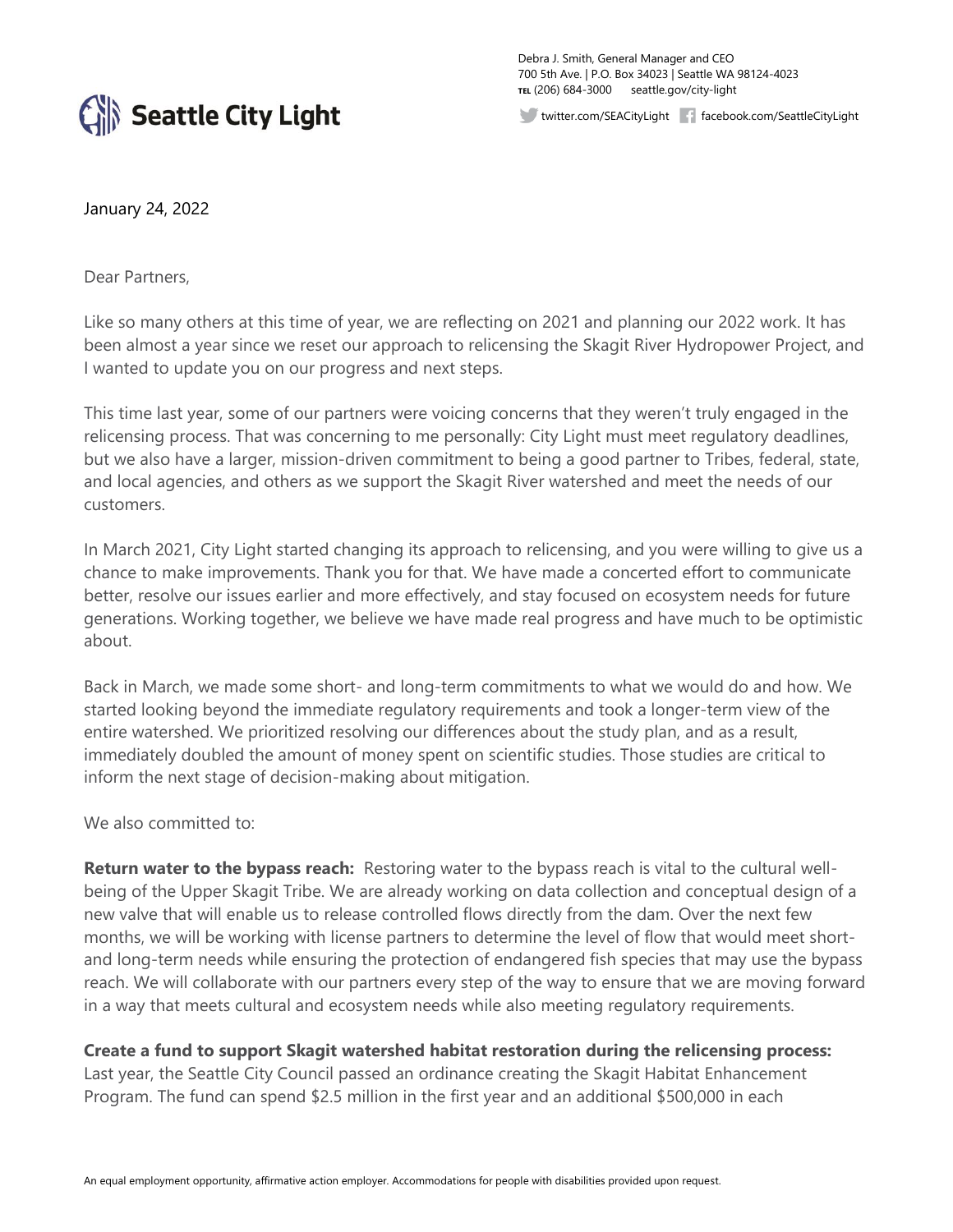subsequent year until the new license is issued. The Council also allocated an additional \$500,000 for 2021 that could be allocated to projects supported by tribes prior to the implementation of the new administrative process for the fund.

The first two projects selected are:

- The Smokehouse Project estuary restoration project, sponsored by the Swinomish Indian Tribal Community; and
- The Skagit River Estuary restoration projects, sponsored by the Washington Department of Fish and Wildlife.

**Accelerate ecosystem protection and restoration work:** The new FERC license will be issued with an extensive set of ecosystem protections and restoration requirements, and those requirements are informed by multiple years of study. However, City Light also committed to working with partners on early implementation of mitigation measures that could be implemented in advance of the license.

**Study fish passage:** Because of our partners' involvement, we are now doing extensive research to understand the engineering feasibility and biological impacts of moving salmon from the lower to the upper river. Questions about species interactions, population viability, and physical infrastructure options need to be answered. The studies will inform the next set of decisions that Tribes and regulatory agencies will make about fish passage.

We look forward to sharing preliminary results as we roll out the initial study report in March and collaborating with you on the best way to move forward.

Other areas of real importance to City Light ratepayers and local communities include:

## **Partner Relationships**

The process reset started last March. Since then, we have had hundreds of meetings with hundreds of individuals from the Tribes and partner agencies. Our focus has been on having constructive dialogue where everyone feels heard and where it is "safe" to raise issues and resolve them together. I would love to hear your perspective on how or whether this shift is working for you.

## **Responsibility to Customers**

As a publicly owned utility, City Light has a responsibility to manage ratepayer dollars effectively. We have budgeted \$68 million from 2018 to 2026 for the relicensing process. Relicensing, which only happens every 30-50 years, is in an intense regulatory process that takes many years to complete. It requires the work of dozens of scientists, engineers, lawyers, and other experts, as well as careful coordination among many federal and state agencies, Tribes, groups, and individuals. We are also on pace to meet our major milestones. While the timing of some project components may have shifted, the overall project is on track. It may seem like it takes a long time to relicense, but keep in mind that the decisions established under this license will have implications for decades to come. It's critical that we take the time needed to get this right.